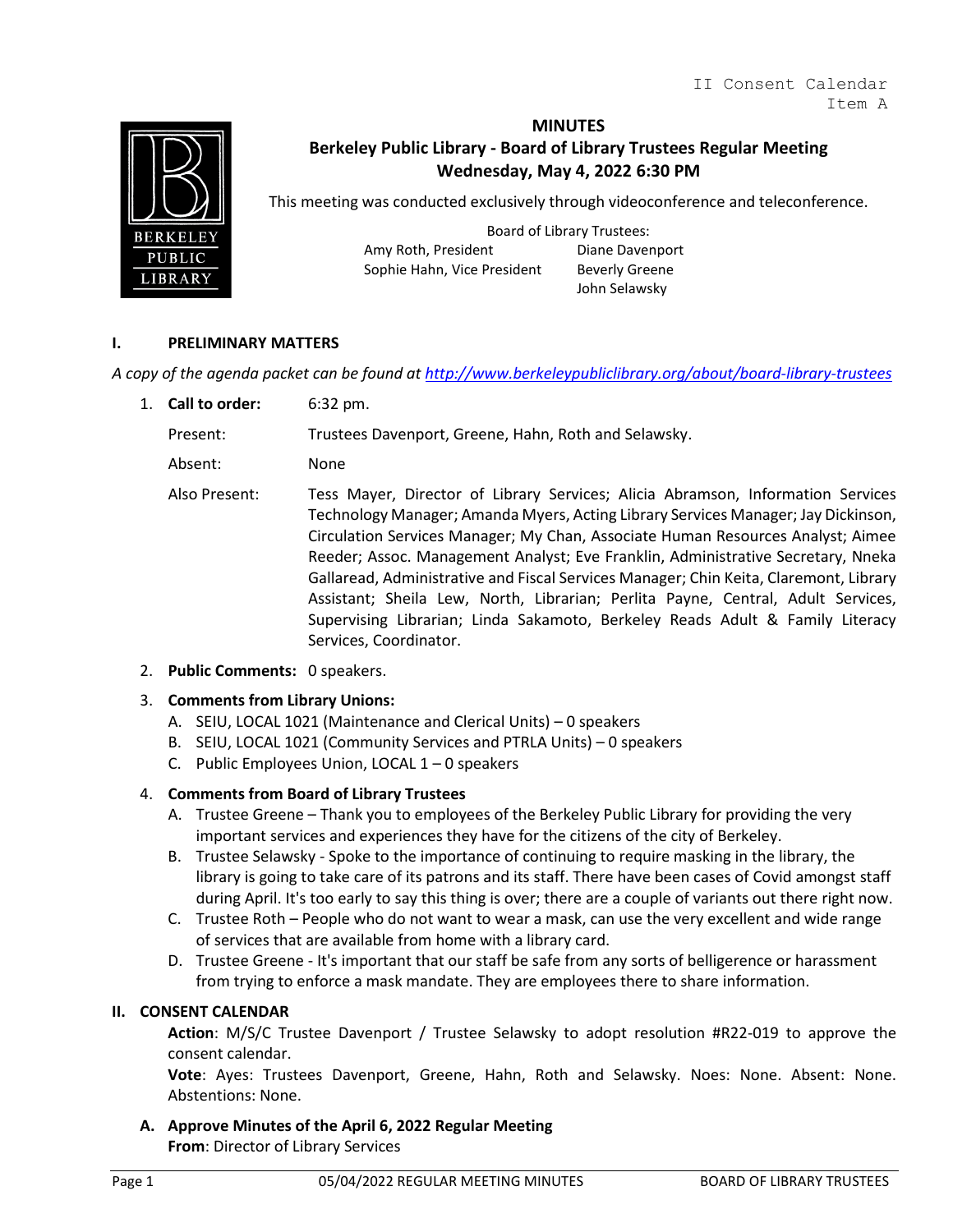**Recommendation**: Adopt a resolution to approve the minutes of the April 6, 2022 Regular Meeting of the Board of Library Trustees as presented.

**Financial Implications**: None

**Contact**: Tess Mayer, Director of Library Services

**Action**: M/S/C Trustee Davenport / Trustee Selawsky to adopt resolution #R22-020 to approve the minutes as presented.

**Vote**: Ayes: Trustees Davenport, Greene, Hahn, Roth and Selawsky. Noes: None. Absent: None. Abstentions: None.

## **B. Contract Amendment: No. 9354B Innovative Interfaces, Inc.**

**From**: Alicia Abramson, Manager Library Information Technology

**Recommendation:** Adopt the resolution authorizing the Director of Library Services to amend Contract No. 9354B with Innovative Interfaces, Inc. for the provision of services related to the implementation of, and subscription license to, the hosted Link+/INN-Reach Resource sharing system and Resource Broker Application, in an incremental amount of \$136,556 for a contracted value not-to-exceed \$1,444,620; and to amend the Contract's date of expiration to June 30, 2022 from December 31, 2025 December 31, 2025 from June 30, 2022 from.

**Financial Implications**: see report

**Contact**: Alicia Abramson, Manager Library Information Technology

**Action:** M/S/C Trustee Davenport / Trustee Selawsky to adopt resolution #R22-021 authorizing the Director of Library Services to amend Contract No. 9354B with Innovative Interfaces, Inc. for the provision of services related to the implementation of, and subscription license to, the hosted Link+/INN-Reach Resource sharing system and Resource Broker Application, in an incremental amount of \$136,556 for a contracted value not-to-exceed \$1,444,620; and to amend the Contract's date of expiration to December 31, 2025 from June 30, 2022.

**Vote:** Ayes: Trustees Davenport, Greene, Hahn, Roth and Selawsky. Noes: None. Absent: None. Abstentions: None.

# **C. License Agreement between Library and the Friends of the Berkeley Public Library for use of Space in the Central Library**

# From: Tess Mayer, Director of Library Services

Recommendation: Adopt the resolution to approve a three-year License Agreement with the Friends of the Berkeley Public Library for the use of office and retail spaces in the Central Library for the period from Sunday January 3, 2018 through Thursday, January 4, 2024.

#### **Financial Implications**: see report

**Contact**: Tess Mayer, Director of Library Services

**Action:** M/S/C Trustee Davenport / Trustee Selawsky to adopt resolution #R22-022.

**Vote:** Ayes: Trustees Davenport, Greene, Hahn, Roth and Selawsky. Noes: None. Absent: None. Abstentions: None.

# **D. Contract Amendment: No. 8500, Bibliotheca, LLC**

**From**: Alicia Abramson, Manager Library Information Technology

**Recommendation**: Adopt a resolution authorizing the Director of Library Services to execute an amendment to Contract No. 8500 with Bibliotheca, LLC by an incremental amount of \$357,351 to increase the contracted not-to-exceed amount to \$1,680,270 for maintenance of the Library's Automated Material Handling (AMH) systems, RFID self-check and staff checkout equipment, materials security equipment and security gates, and to extend the term of the Contract to June 30, 2025.

#### **Financial Implications**: see report

**Contact**: Alicia Abramson, Manager Library Information Technology

**Action:** M/S/C Trustee Davenport / Trustee Selawsky to adopt resolution #R22-023.

**Vote:** Ayes: Trustees Davenport, Greene, Hahn, Roth and Selawsky. Noes: None. Absent: None. Abstentions: None.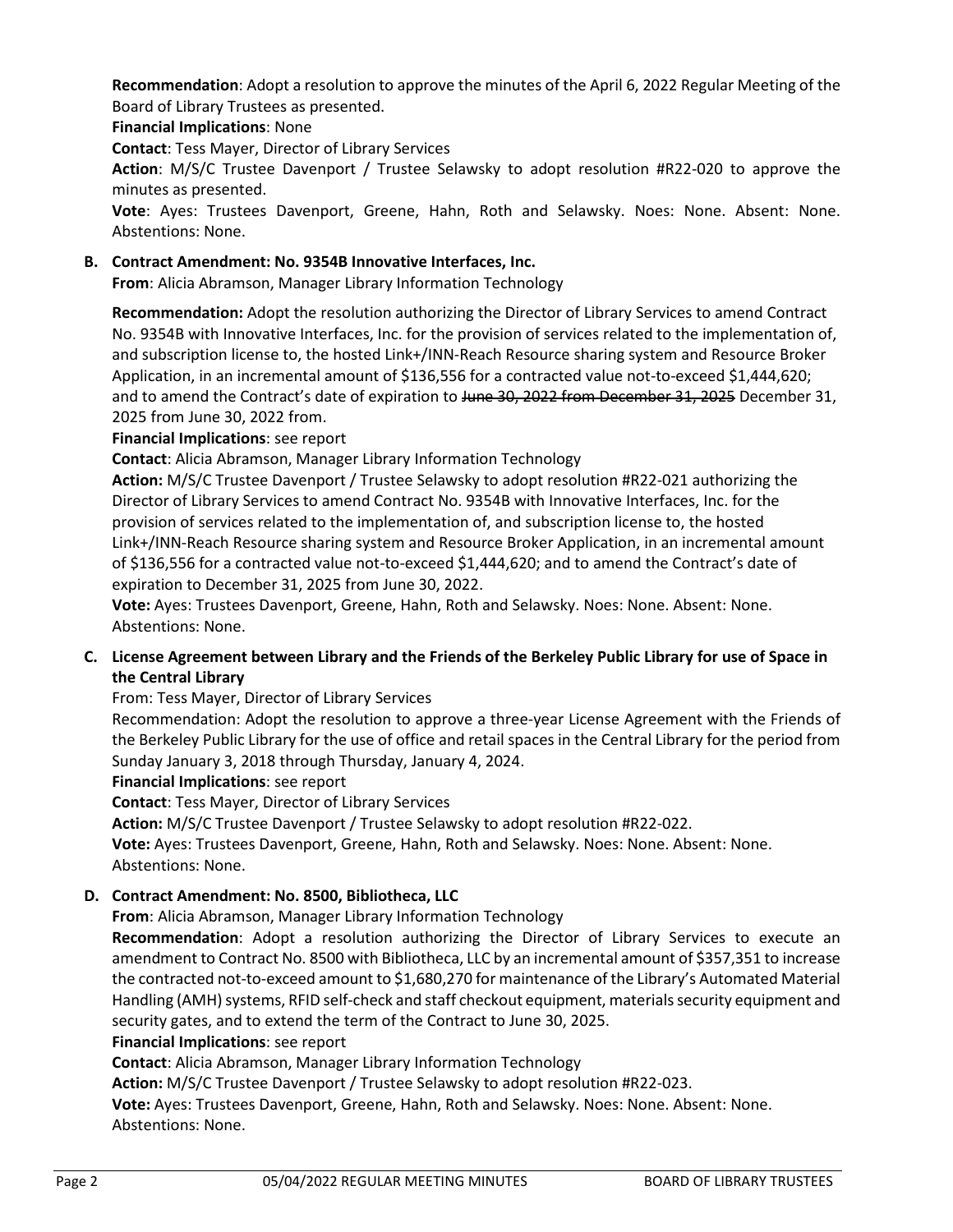#### **III. ACTION CALENDAR**

## **A. Revised Unattended Children Policy**

**From:** Tess Mayer, Director of Library Services

**Recommendation:** Adopt the resolution to approve the revised Unattended Children Policy updating the Library policy regarding unattended children in the Library, inclusive of clarifying language affirming that Library staff shall not transport unattended children.

**Financial Implications**: see report

**Contact**: Tess Mayer, Director of Library Services

**Action:** M/S/C Trustee Selawsky / Trustee Davenport to adopt resolution #R22-024.

**Vote:** Ayes: Trustees Davenport, Greene, Hahn, Roth and Selawsky. Noes: None. Absent: None. Abstentions: None.

### **B. Proposed Budget FY 2023-24 – All Library Funds**

**From:** Nneka Gallaread, Admin and Fiscal Services Manager **Recommendation:** No action recommended beyond comment and discussion. The following attachment was updated: attachment 4—the Library Tax fund (101) 5-year fund analysis. **Financial Implications**: see report **Contact**: Tess Mayer, Director of Library Services **Action:** No action taken.

**C. Bylaws of the City of Berkeley Board of Library Trustees and Accompanying Nomination Policy From:** Tess Mayer, Director of Library Services **Recommendation:** Adopt the resolution to adopt the resolution approving the proposed Bylaws of the Board of Library Trustees and the proposed Board of Library Trustees Nomination Policy. **Financial Implications**: see report **Contact**: Tess Mayer, Director of Library Services **Action:** M/S/C Trustee Selawsky / Trustee Davenport to adopt resolution #R22-025. **Vote:** Ayes: Trustees Davenport, Greene, Hahn, Roth and Selawsky. Noes: None. Absent: None. Abstentions: None.

#### **IV. INFORMATION CALENDAR**

**A. Racial Justice Advisory Group Update**

**From:** Aimee Reeder; Assoc. Management Analyst; Chin Keita, Claremont, Library Assistant; Sheila Lew, North, Library Assistant; Perlita Payne, Central, Adult Services, Supervising Librarian; Linda Sakamoto, Berkeley Reads Adult & Family Literacy Services, Coordinator. **Action:** Received (Attachment 1)

**B. Monthly Library Director's Report – Tess Mayer, Director of Library Services From:** Tess Mayer, Director of Library Services **Action:** Received

#### **V. AGENDA BUILDING**

Next regular meeting will be held June 1, 2022. Future topics:

- Budget
- Salary Review for Director of Library Services
- Safety and Security report
- Bulletin Board and Literature Policy update

### **VI. ADJOURNMENT**

Trustee Selawsky motioned, Trustee Davenport seconded to adjourn the meeting.

Vote: Ayes: Trustees Davenport, Greene, Hahn, Roth and Selawsky. Noes: None. Absent: None. Abstentions: None.